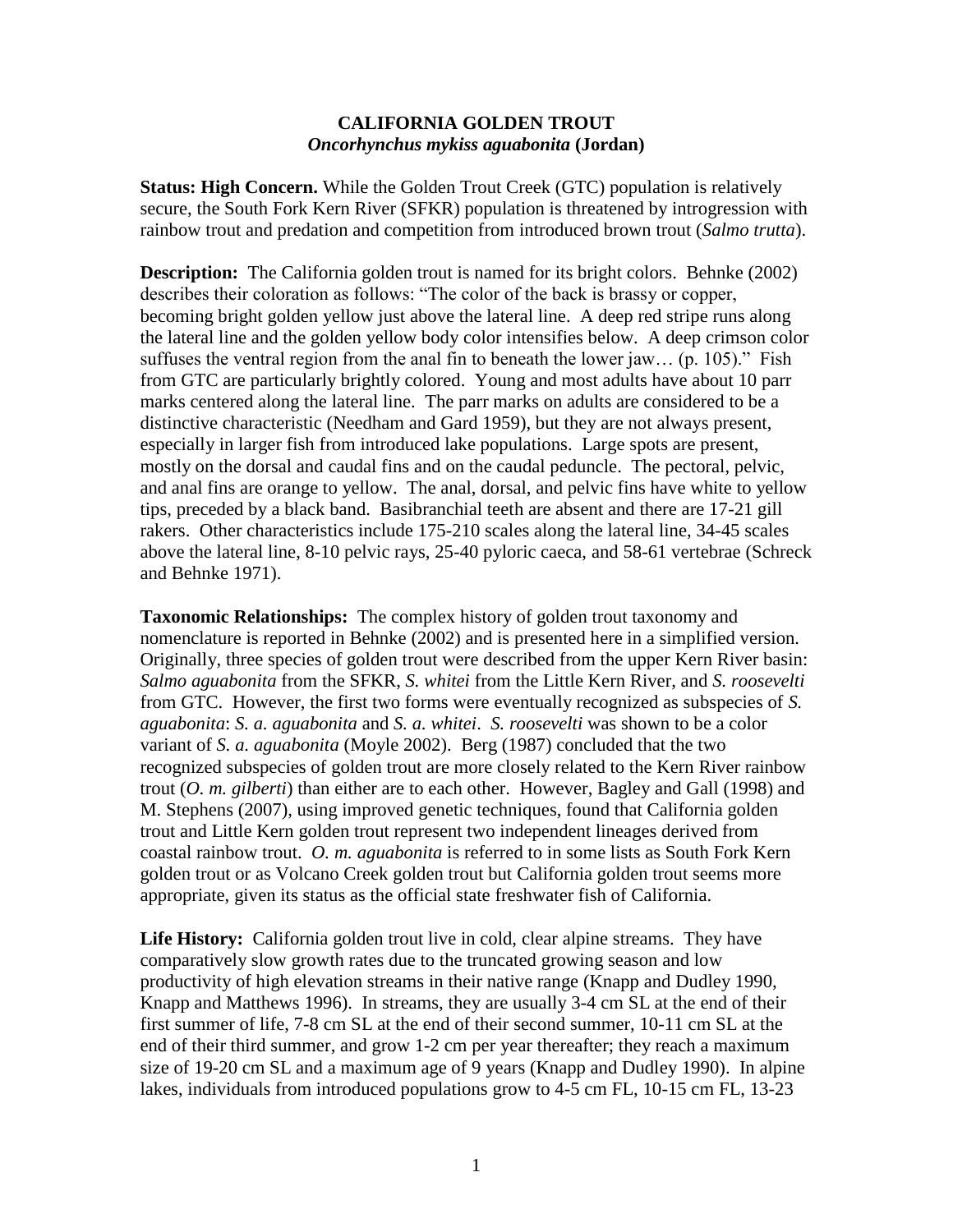cm FL, and 21-28 cm FL at the end of their first through fourth years, respectively (Curtis 1934); they can reach 35-43 cm FL by the seventh year. The largest on record from California weighed 4.5 kg, from Virginia Lake, Madera County, in 1952. However, most records of golden trout growth in lakes are suspect because populations were established from introductions that may have been hybridized with rainbow trout.

Golden trout spawn when they are three or four years old, when water temperatures exceed 10°C, with daily maximums of 16-18°C in late June and July (Stefferud 1993; Knapp and Vredenburg 1996). Average daily temperatures for spawning are around  $7-10^{\circ}$ C and spawning occurs in gravel riffles in streams. Spawning behavior is typical of other members of the rainbow trout group, although they spawn successfully in finer substrates (decomposed granite) more than most other trout (Knapp and Vredenburg 1996). Females produce 300-2,300 eggs, depending on body size (Curtis 1934). Embryos hatch within 20 days at an incubation temperature of 14°C. Fry emerge from the gravel two to three weeks after hatching, at which time they are about 25 mm TL. In introduced lake populations, fry move into lakes from spawning streams when they are about 45 mm TL.

In streams, golden trout are active at all times of day and night but tend to stay in the same areas for long periods of time (Matthews 1996a). They feed on both terrestrial and aquatic invertebrates, mostly adult and larval insects, taking whatever is most abundant. In lakes, they feed mainly on benthic invertebrates, especially midge pupae (Chironomidae) (T. Armstrong, UC Davis, unpublished data). Although bright coloration makes them highly visible, there are very few natural predators in their range (Moyle 2002). Their tendency to be more active during the day than most trout also suggests low predation. Thus, their bright coloration may have evolved for reproductive advantage. However, bright coloration has also been implicated as providing camouflage against the bright colors of the volcanic substrates in the clear, shallow streams within their range (Needham and Gard 1959). When these trout are removed from mountainous streams and brought down to low elevation streams, they may lose their brightness and take on dull gray and red colors (Needham and Gard 1959). In lakes, they become paler in color, often appearing silvery.

**Habitat Requirements:** Golden trout evolved in streams of the southern Sierra Nevada, at elevations above 2,300 m. The valleys of the Kern Plateau are broad, flat, and filled with glacial alluvium, which results in wide meadows through which streams meander. These streams are small, shallow, and have only limited riparian vegetation along the edges. The exposed nature of the streams California golden trout inhabit is largely the result of heavy grazing of livestock on a fragile landscape, which began in the 1860s. Grazing causes compaction of soils, collapse of stream banks, and elimination of riparian plant cover (Odion et al. 1988, Knapp and Matthews 1996, Matthews 1996b). Stream bottoms are mostly volcanic sand and gravel, with some cobble. The water is clear and mostly cold, although summer temperatures can fluctuate from 3 to 20°C (Knapp and Dudley 1990). California golden trout generally prefer pool habitat and congregate near emergent sedges and undercut banks (Matthews 1996a).

Environmental tolerances are presumably similar to those of coastal rainbow trout.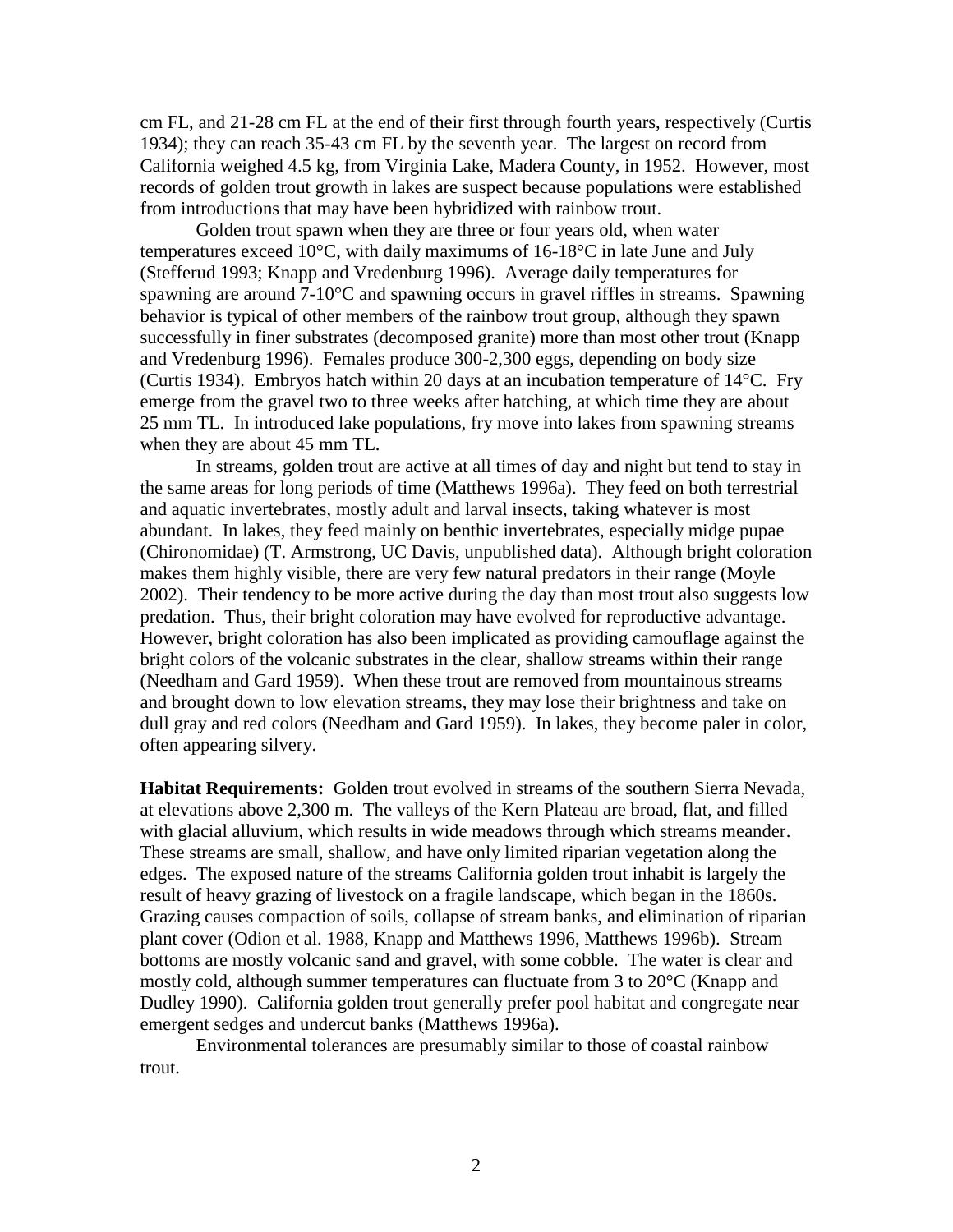**Distribution:** California golden trout are endemic to the SFKR, which flows into Isabella Reservoir, and to GTC (including its tributary, Volcano Creek), which flows into the Kern River (Berg 1987). Initially (1909 and earlier), California golden trout were collected from GTC and transported north by pack train, extending their range by some160 km by 1914 (Fisk 1969). They were also translocated into many other waters within and outside California, including Cottonwood Lakes, not far from the headwaters of GTC, and headwaters of the SFKR, such as Mulkey Creek (Stephens et al. 2004). Cottonwood Lakes served as a source of golden trout eggs for stocking other waters beginning in 1917 and are still used for aerial stocking of lakes in Fresno and Tulare counties (Stephens et al. 2004). As a result of stocking in California, these fish are now found in more than 300 high mountain lakes and 1100 km of streams outside their native range (Fisk 1969). Unfortunately, many, if not most, of these transplanted populations have hybridized with rainbow trout, including the golden trout from Cottonwood Lakes that have been used as brood stock for transplants (Moyle 2002, Stephens et al. 2004). Golden trout are also widely distributed in lakes and streams of the Rocky Mountains, but most populations there are also likely hybridized with either rainbow or cutthroat trout. However, some unhybridized populations apparently still exist from early transplants in the Sierra Nevada and elsewhere but they appear to have limited genetic diversity due to small numbers used to establish these populations (Stephens and May 2011).

**Trends in Abundance:** California golden trout populations suffered major declines during the  $19<sup>th</sup>$  and first half of the  $20<sup>th</sup>$  Century from overfishing and heavy grazing. Invading brown trout displaced California golden trout, including hybrids, from all reaches below artificial barriers, so golden trout are now confined to a few kilometers of stream in the GTC watershed and in the South Fork Kern watershed. Within their native range, California golden trout occur at both low densities (0.02 - 0.17 fish per  $m^2$  in streams) (Knapp and Dudley 1990) and at high densities  $(1.3-2.7 \text{ fish per m}^2)$ . Low densities are most likely to be in found in grazed reaches of stream with little cover and food, with some exceptions (see next paragraph). Presumably, densities were much higher, on average, before livestock began grazing the drainage. Although California golden trout were widely introduced outside their native range during the  $19<sup>th</sup>$  and  $20<sup>th</sup>$ century, the introduced populations should not be regarded as contributing to golden trout conservation because most (if not all) have hybridized with coastal rainbow trout.

Knapp and Dudley (1990) estimated that golden trout streams typically support 8- 52 fish/ 100 m of stream, although a recent estimate for Mulkey Creek, a tributary to the SFKR which supports an introduced population, was 472 fish/100m (Carmona-Catot and Weaver 2006). If the Knapp and Dudley figures are accepted as correct then, in 1965, when the first major CDFW habitat management plan was issued (CDFG 1965), there would have been 2400-15,600 individuals in GTC (30 km) and 4000-26,000 in the South Fork Kern (50 km). Curiously, the high numbers in the SFKR are found in reaches that have been degraded by grazing, presumably because the reaches contain decomposed granite substrates that are used for spawning (S. Stephens, pers. comm. 2008). The lack of cover in these reaches selects for smaller fish, which are more numerous (but which may have lower fecundity due to small body size and reduced egg production).

At present, if unhybridized fish exist only in 5 km of Volcano Creek, then there are only 400-2600 'pure' golden trout left in their native range, a decrease of at least 95%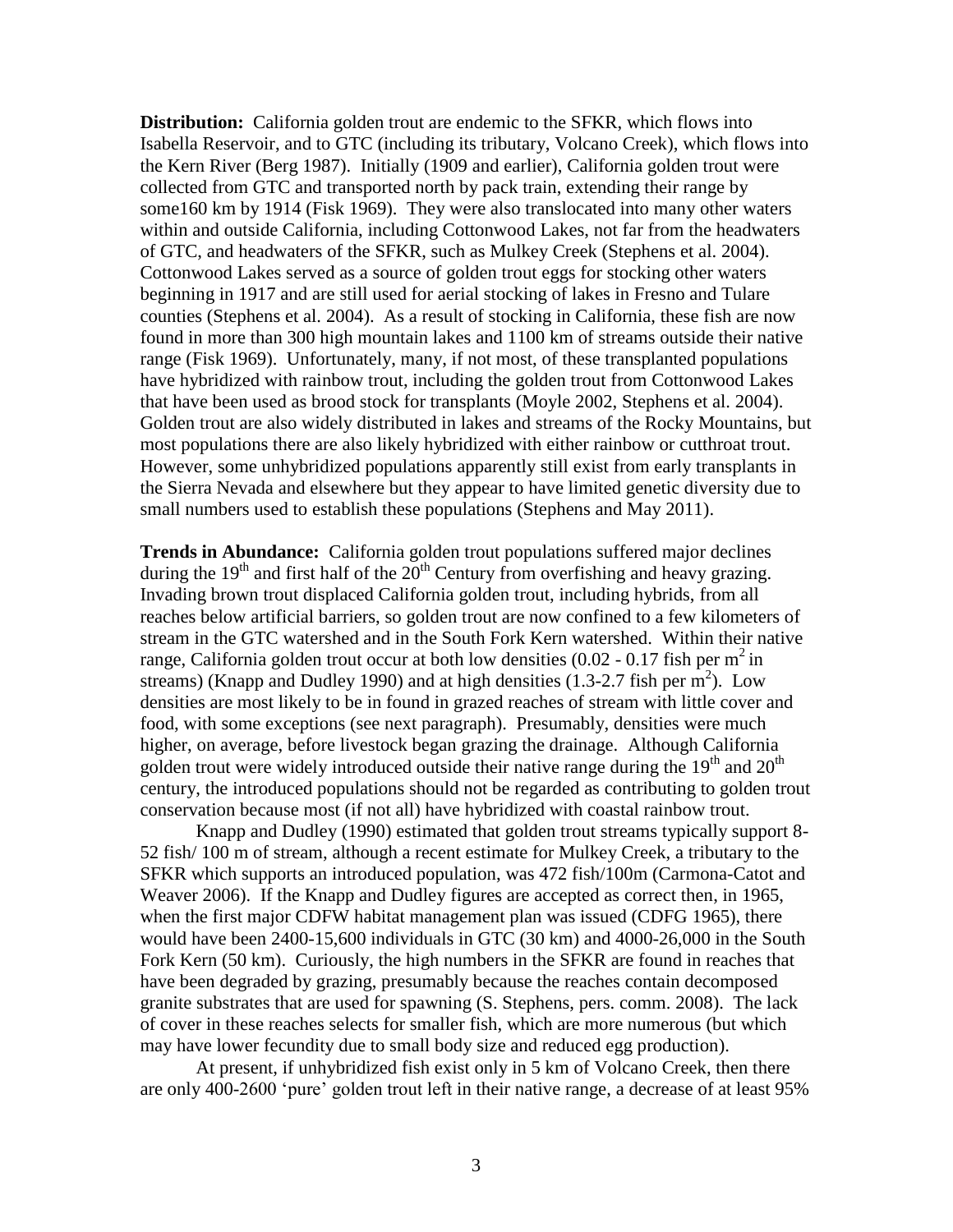from historic numbers. The percentage of these fish that are reproductive every year is not known but likely to be small. A caveat on this very rough calculation is that it is based on genetic studies (Stephens et al. 2004) that show many fish that are counted as hybrids have a very low incidence of 'foreign' genes; thus it may not be necessary to eliminate all rainbow trout genes from introgressed populations through eradication, if there is no impact on phenotypes. If golden trout populations with phenotypes that show low introgression of rainbow trout genes are considered to have conservation value, then the numbers of golden trout would be considerably higher and might include fish both within and outside their native range as well. For example, the introduced population in Mulkey Creek may be as large as 40,000 fish (>75 mm FL) in roughly 10 km of habitat, with very low levels of introgression (2%; Stephens 2007). Nevertheless, because golden trout had already been eliminated through hybridization and predation from most of the lower SFKR by 1965, where populations would have been most dense, the 95 percent decline figure for the native range may still be valid, even if populations with low introgression are counted.

As noted, California golden trout in the upper SFKR and GTC are introgressed with non-native rainbow trout. However, the levels of introgression are markedly different in these two streams. In the SFKR, there is a cline of introgression from the lower Kennedy Meadows area (94%) upstream to the headwaters (2%). Nearly all SFKR trout are introgressed with rainbow trout to some degree. Kennedy Meadows also contains dense populations of brown trout*.* In many reaches of GTC, levels of introgression are low, close to the limits of detection; only one or two fish out of 40 fish seem to be hybridized at low levels, so there may be little real concern (Cordes et al. 2006; M. Stephens 2007). Nevertheless, genetically 'pure' populations exist in only a few kilometers of streams and this is likely to continue for the short term (<5 yrs).

Overall, unhybridized California golden trout are much less abundant than they have been in the past in their native range. In areas where they still persist, numbers may be higher than they were in the days of heavy harvest and grazing, but these numbers are still presumably less than historic highs (pre-1800s) because of the continued presence of hybridized fish, grazing, and other human impacts.

**Nature and Degree of Threats:** The principal threats to California golden trout are grazing and, most importantly, interactions with alien trout species.

*Grazing*. Livestock grazing is permitted in designated Wilderness Areas, such as the Golden Trout Wilderness Area; grazing occurs around GTC and the SFKR where California golden trout reside. According to the USFWS (October 11, 2011, 76 FR 63094), about 95 percent of areas around golden trout streams have been grazed by livestock for 130 years. Not surprisingly, some sections of stream and entire meadows have been severely damaged by grazing. The negative effects of grazing at all levels in the fragile meadow systems of this region have been well documented (Knapp and Matthews 1996, Matthew 1996b). Grazing impacts to instream and riparian habitats include: reducing the amount of streamside vegetation, collapsing banks, making streams wider and shallower, reducing bank undercutting, polluting waters with feces and urine, increasing temperatures, silting up spawning beds (smothering embryos), and generally making habitats less complex and suitable for trout. These impacts may result in declines in trout populations.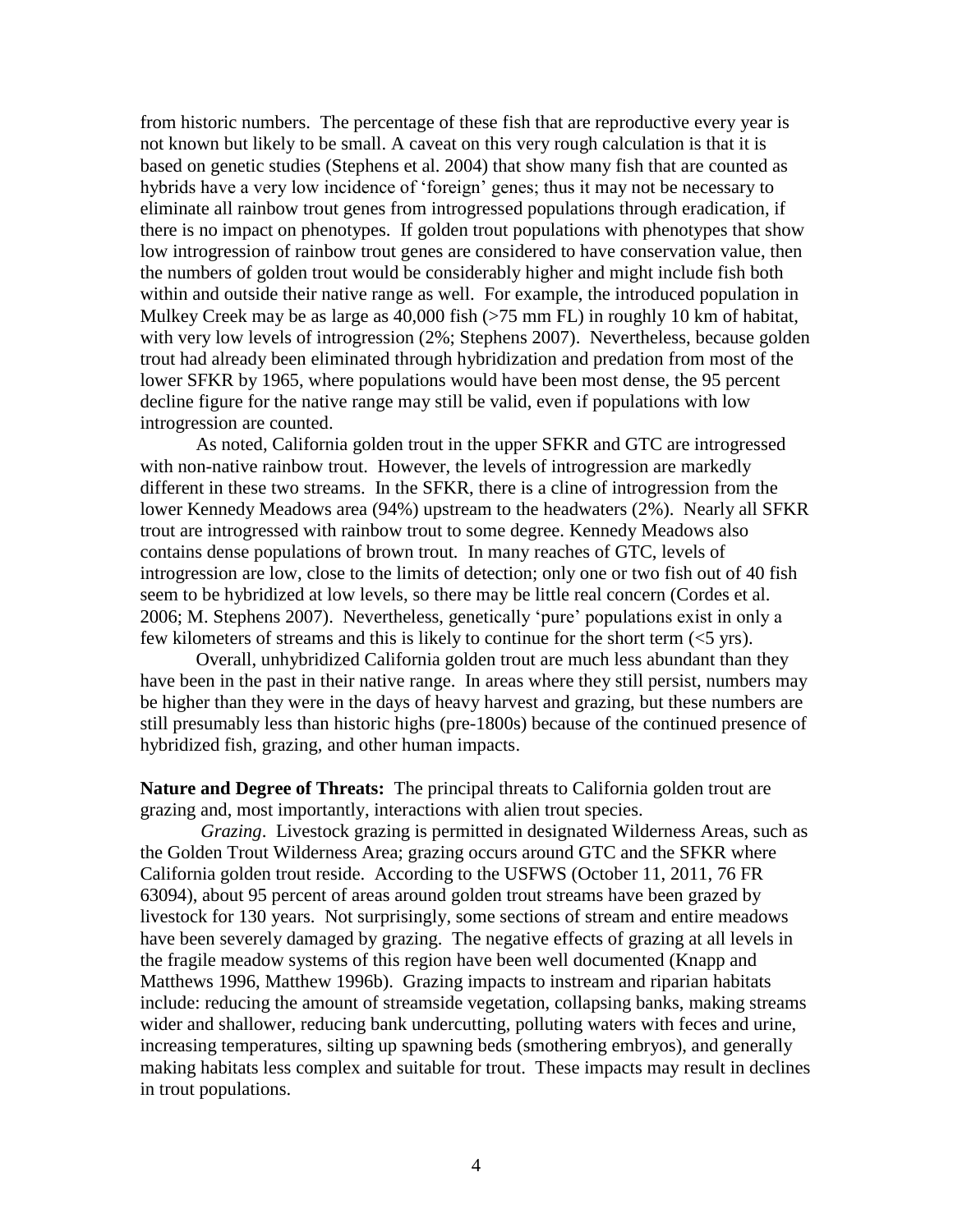Levels of cattle grazing have been reduced in recent years and the USFS has adopted guidelines to allow heavily grazed areas to recover (USFWS October 11, 2011, 76 FR 63094). Two of the four grazing allotments on the Kern Plateau have been rested since 2001 (S. Stephens et al. 2004). Future management of grazing for the four allotments is being considered by the USFS with a decision concerning grazing yet to be determined. Herbst et al. (2012) show that eliminating grazing in meadows results in improved streambank structure and macroinvertebrate abundance, more so than does fencing of short sections of stream. Such improvements are likely to be reflected in larger, more robust golden trout populations. Thus, this decision and the enforcement of improved grazing practices will have major impacts, positively or negatively, on the health of golden trout populations in their native range.

*Recreation.* Although California golden trout waters are entirely within Sequoia and Inyo National Forests and largely within the Golden Trout Wilderness, they are still impacted by human activities, including off-road vehicles (in the lower portions of the SFKR) and recreational damage by hikers, horse riders and pack stock. A particular threat is off-road vehicle use in the vicinity of Monache Meadows and the severe degradation of the lower SFKR due to multiple causes throughout that area.

*Harvest and hatcheries.* Recreational fishing within the Golden Trout Wilderness is allowed from the last Saturday in April through November 15, is restricted to artificial lures with barbless hooks, and a five fish daily bag and possession limit is allowed. Harvest rates are unknown, but are presumably low due to the remote nature of most golden trout-bearing streams, along with shifts in angler preference toward catch-andrelease fishing, particularly for native or unique forms of trout with limited distribution. Golden trout, usually partially hybridized, are still raised in hatcheries for the purpose of supporting recreational fisheries, but these fish are not planted within the native range.

*Alien species.* The major threats from alien species are hybridization with rainbow trout and competition and predation from brown and rainbow trout. There is a long history of planting rainbow trout in the upper Kern River basin to improve recreational angling. The peak of stocking was probably 1931-1941, when 85,000-100,000 rainbows were planted every year (Gold and Gold 1976). Stocking of hatchery rainbows in the SFKR at Kennedy Meadow occurred in the past but was ceased in 2008 (B. Beal, CDFW, pers. comm. 2012). This portion of the SFKR also supports a fishery for wild brown trout. In addition, golden trout were introduced in Cottonwood Lakes in 1891, with a subsequent egg-taking station established by 1918; this population, the source of most golden trout transplants to other watersheds, was apparently contaminated with rainbow trout fairly early in its history.

In the SFKR, brown trout were eliminated from headwaters in the early 1980s and Ramshaw, Templeton and Schaeffer barriers were constructed to prevent their reinvasion. Even so, brown trout still dominate about 780 km of stream in the basin (Stephens et al. 2004). Unfortunately, rainbow trout were able to move upstream over the deteriorated Schaeffer Fish Barrier to the Templeton Fish Barrier. Hybridized trout have been found upstream of the Templeton Barrier, all the way to the headwaters of the SFKR. When these events occurred is not known because the original barriers have been replaced with better ones. This combination of events has resulted in rainbow trout or rainbow trout-golden trout hybrids invading most streams in the native range of California golden trout in the SFKR and hybridizing with them (Cordes et al. 2006). In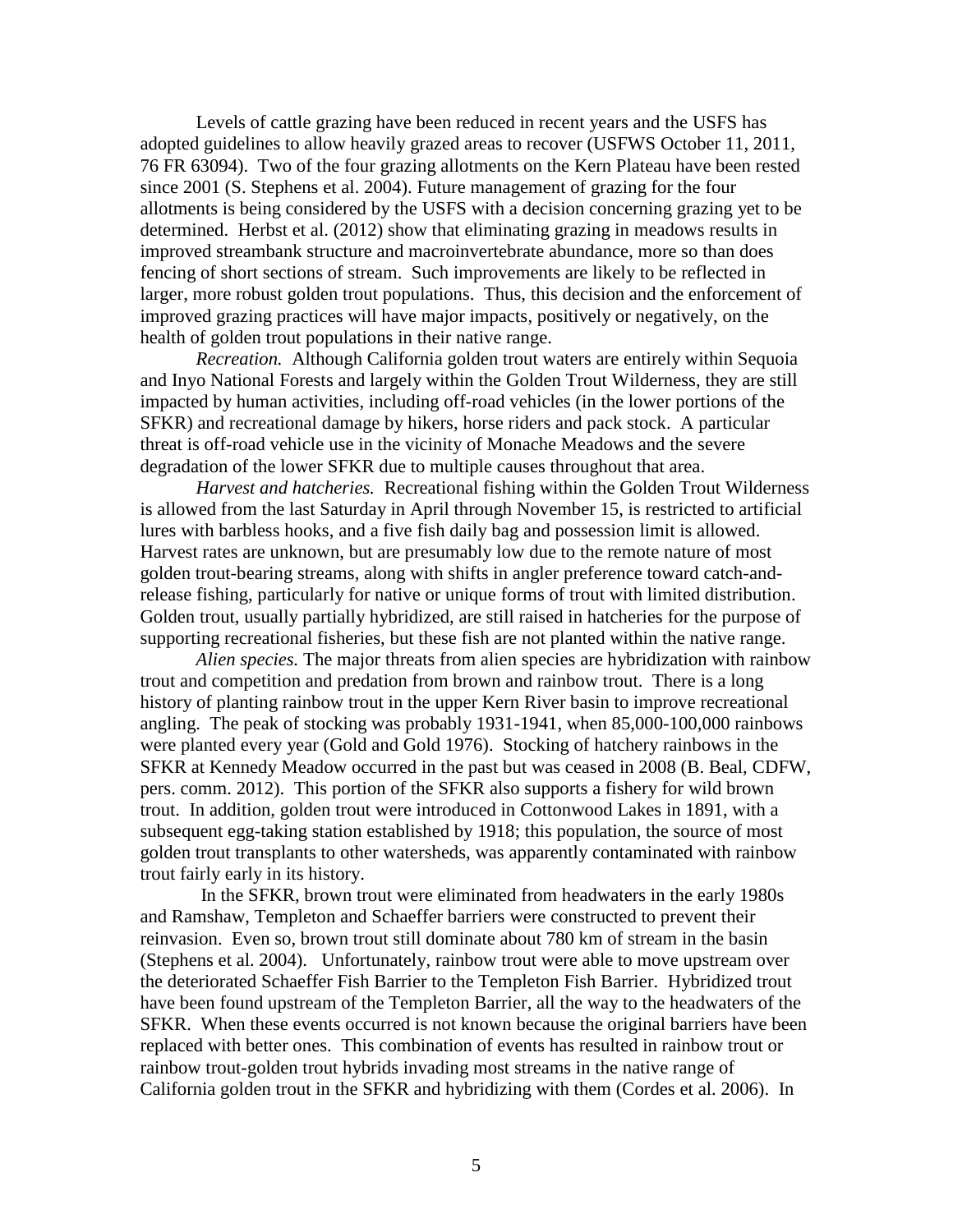GTC, hybridization affects only a small percentage (about 5%) of the trout. The populations in Volcano Creek and some smaller tributaries have escaped this problem but may have relatively low genetic diversity. In the SFKR basin only a few headwater populations may have escaped hybridization (Cordes et al. 2006).

Likewise, most places where golden trout have been planted outside their native range have likely been planted with rainbow trout at one time or another or the golden trout originated from hybridized stocks (Cottonwood Lakes). Hybridization with rainbow trout results in fish that are likely to be less brightly-colored than the native golden trout. The rainbow trout phenotype eventually becomes dominant, so the fish look more like rainbow trout. This has been well demonstrated in the lower SFKR, where hatchery rainbow trout had been planted annually from the 1930s until the late 2000s and the few wild golden trout left are heavily hybridized, having a rainbow trout appearance. After 2004, only sterile triploid rainbow trout were stocked in the lower SFKR with stocking entirely discontinued in 2008. Hybridization can ultimately result not only in the loss of the uniquely colored variety of trout but in the loss of genetic material that reflects adaptations to the distinctive environment of the upper Kern River basin. However, it is possible that populations with a low frequency of rainbow trout alleles (genes) may be able to retain characteristic golden trout coloration, a high degree of genetic fitness, and adaptivity to their habitats.

In addition to threats from rainbow trout, predation and competition from introduced brown trout are a continuous threat. In 1993, CDFW biologists found a reproducing population of brown trout above the lowermost barrier (Schaeffer) and a population was also found in Strawberry Creek in 2003 (S. Stephens et al. 2004). How they arrived there is not known, but it would have been relatively easy for anglers to move fish over the barrier. By the early 1990s, both Templeton and Schaeffer fish barriers had deteriorated and the Schaeffer Barrier allowed upstream fish passage. Both barriers were replaced with substantial concrete structures in 1996 and 2003, respectively. In these reaches, golden-type trout (goldens of varying degrees of hybridization) coexist with both brown trout and native Sacramento sucker (Carmona-Catot and Weaver 2006), although the long-term viability of this assemblage is not known. While barriers that prevent fish from migrating upstream can eliminate or reduce gene flow among golden trout, they may be the only solution to preventing additional upstream movement of alien trout. An additional barrier is possible near Dutch John Flat, upstream of Kennedy Meadows, to create an additional isolated area (B. Beal, CDFW, pers. comm. 2012).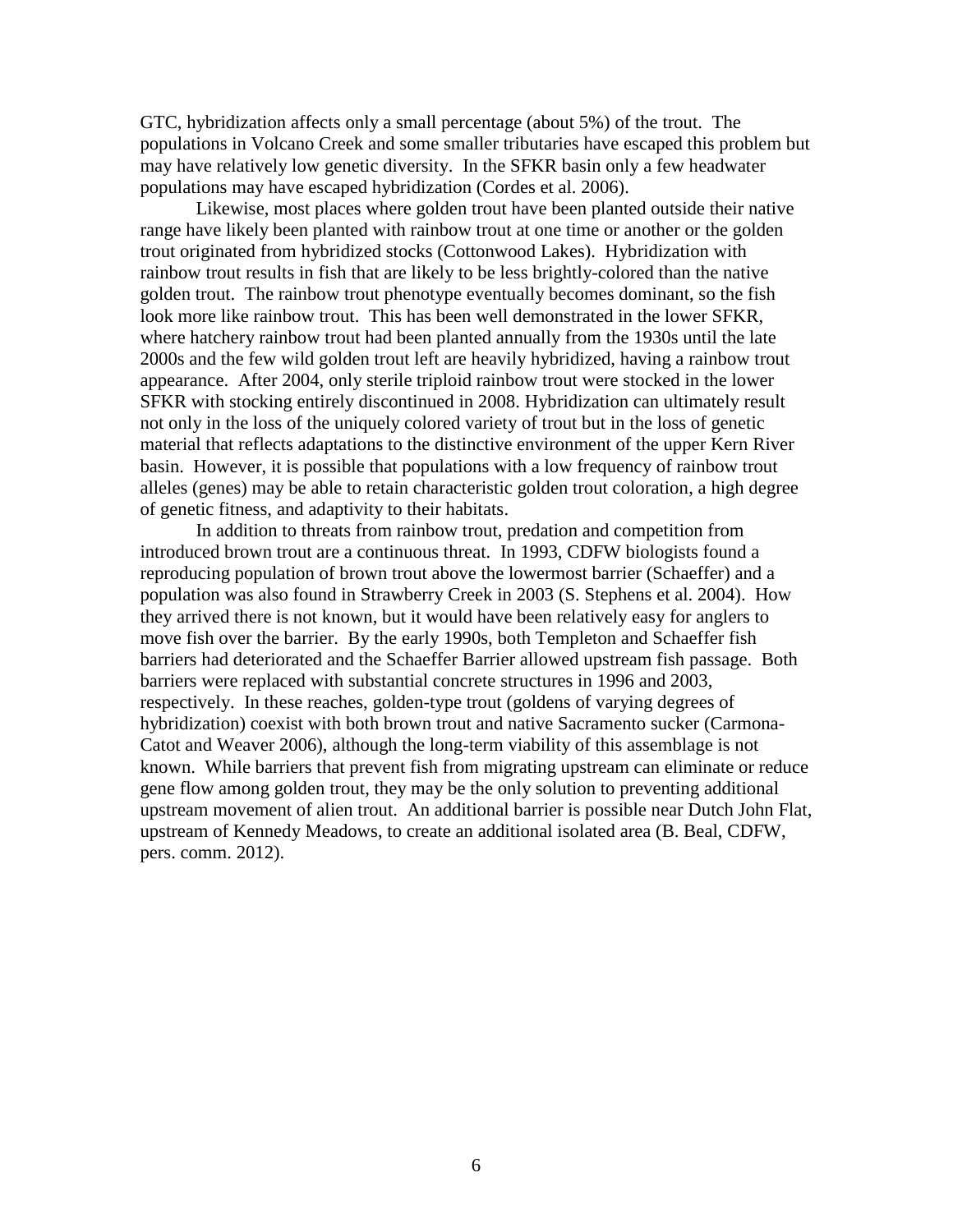|                   | Rating | Explanation                                                   |  |  |
|-------------------|--------|---------------------------------------------------------------|--|--|
| Major dams        | n/a    | All major dams are outside the native range of California     |  |  |
|                   |        | golden trout                                                  |  |  |
| Agriculture       | n/a    |                                                               |  |  |
| Grazing           | Medium | Ongoing threat but greatly reduced from the past              |  |  |
| Rural residential | n/a    |                                                               |  |  |
|                   |        |                                                               |  |  |
| Urbanization      |        |                                                               |  |  |
|                   | n/a    |                                                               |  |  |
| Instream mining   | n/a    |                                                               |  |  |
| Mining            | n/a    | Historic mines are present but have no known impacts          |  |  |
| Transportation    | Low    | Trails and off-road vehicle routes can be a source of         |  |  |
|                   |        | sediment and pollution input into streams; direct habitat     |  |  |
|                   |        | impacts from wet route crossings                              |  |  |
| Logging           | Low    | This is an important land use in the broader region but       |  |  |
|                   |        | probably has no direct effect on golden trout streams         |  |  |
| Fire              | Low    | Because of fire suppression, headwater areas could be         |  |  |
|                   |        | impacted by hot fires, although this is unlikely given sparse |  |  |
|                   |        | plant communities in region                                   |  |  |
| <b>Estuary</b>    | n/a    |                                                               |  |  |
| alteration        |        |                                                               |  |  |
| Recreation        | Low    | Pure populations within the GTC watershed are entirely        |  |  |
|                   |        | within designated wilderness; South Fork populations with     |  |  |
|                   |        | conservation value are also within designated wilderness      |  |  |
| Harvest           | Low    | Potential impact but light pressure and most fishing is catch |  |  |
|                   |        | and release                                                   |  |  |
| Hatcheries        | Low    | Residual effects of hybridization with hatchery fish          |  |  |
| Alien species     | High   | Major cause of limited distribution in South Fork Kern;       |  |  |
|                   |        | however, very limited introgression with rainbow trout and    |  |  |
|                   |        | no brown trout in waters within GTC watershed                 |  |  |

**Table 1.** Major anthropogenic factors limiting, or potentially limiting, viability of populations of California golden trout in California. Factors only apply to populations within native range. Factors were rated on a five-level ordinal scale where a factor rated "critical" could push a species to extinction in 3 generations or 10 years, whichever is less; a factor rated "high" could push the species to extinction in 10 generations or 50 years whichever is less; a factor rated "medium" is unlikely to drive a species to extinction by itself but contributes to increased extinction risk; a factor rated "low" may reduce populations but extinction is unlikely as a result. A factor rated "n/a" has no known negative impact. Certainty of these judgments is moderate. See methods section for descriptions of the factors and explanation of the rating protocol.

**Effects of Climate Change:** The major predicted impacts of climate change in the Sierra Nevada are reduction in snow pack, increased likelihood of rain-on-snow events, and shifts in peak runoff from late spring/early summer months to late winter/early spring months due to warmer temperatures. This will have the least effect in the southern Sierra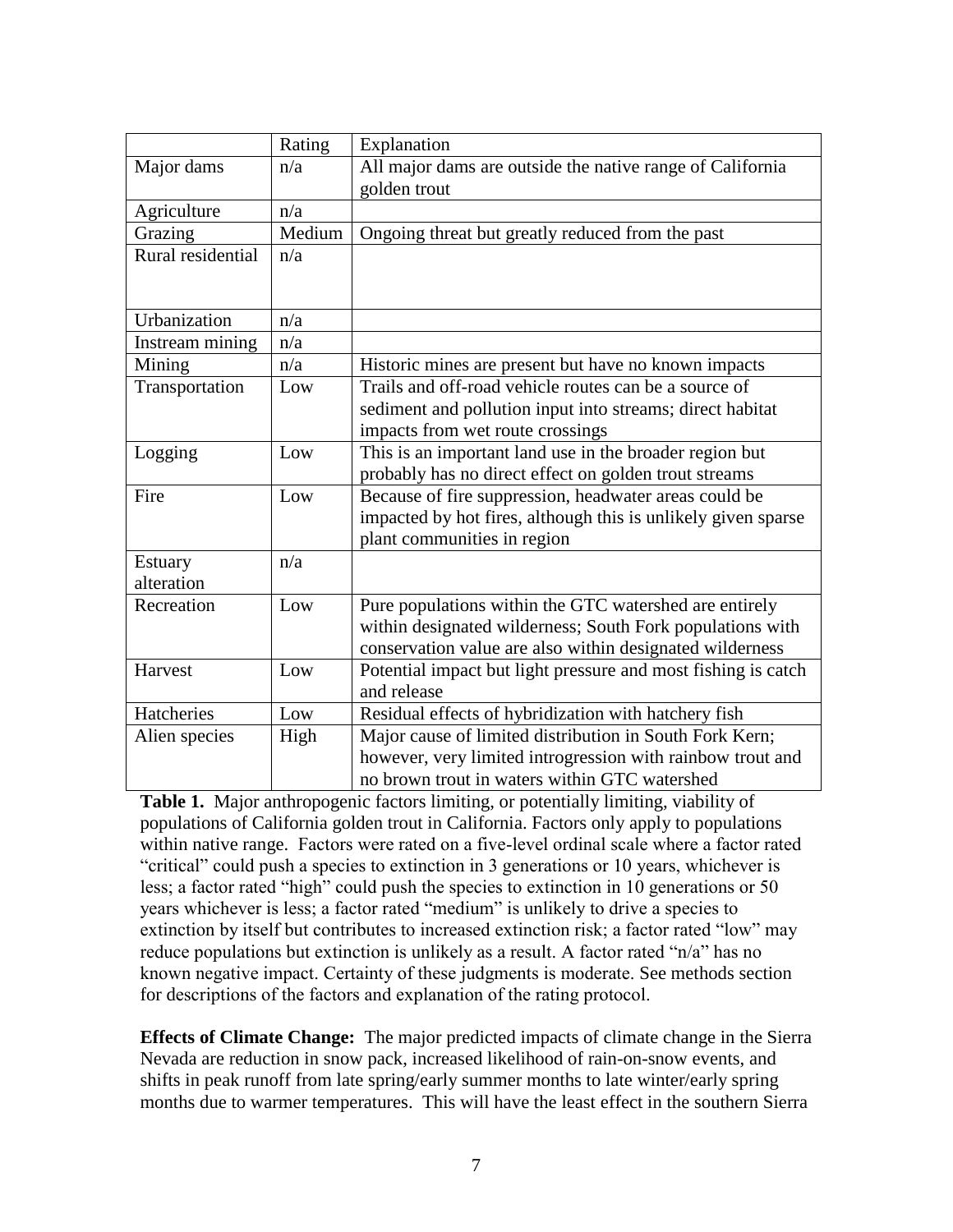Nevada because the mountain elevations are highest there and may continue to retain a great deal of snow. Thus, snow melt is likely to maintain flows in golden trout streams. Nevertheless, snow pack may not persist as long in the extensive meadows of the Kern Plateau and meadows are likely to become drier by the end of summer, with reduced base flows in streams. Elimination of grazing and other activities that compact meadows (reducing their ability to store water) and reduce riparian cover and shade can mitigate, in part, for the effects of climate change. Temperatures are likely to increase earlier in the season in golden trout streams and it is possible that spawning times may become earlier, with unknown consequences. Moyle et al. (2013) rated California golden trout as "critically vulnerable" to climate change, indicating that extirpation from its native range is likely by 2100 if present trends continue.

**Status Determination Score = 2.1 – High Concern** (see Methods section, Table 2).

The California golden trout is listed as a Species of Concern by the USFWS and as a Sensitive Species by the USDA Forest Service. The American Fisheries Society lists it as Threatened, while NatureServe lists it as "Critically Imperiled" (Jelks et al. 2008).

A petition to the USFWS to list California golden trout as federally endangered was submitted by Trout Unlimited in 2000 (Behnke 2002). The USFWS determined in a 90-day finding that the proposal deserved additional consideration. After a 10 year review, the USFWS concluded (October 11, 2011, 76 FR 63094) that listing was not warranted because of all the collaborative efforts taking place to protect the trout, particularly the ongoing and active implementation of the Conservation Assessment and Strategy for the California Golden Trout (1994). This cooperative conservation agreement, signed by state and federal agencies and concerned NGOs, indicated that listing the fish would provide few, if any, additional benefits to it. According the Federal Record (76 FR 63094): "The purposes of the Conservation Strategy are to: (1) Protect and restore California golden trout genetic integrity and distribution within its native range; (2) Improve riparian and instream habitat for the restoration of California golden trout populations; and (3) Expand educational efforts regarding California golden trout restoration and protection." Until recently, the California golden trout was perceived as secure because it had been widely introduced throughout the Sierra Nevada and the Rocky Mountains. However, these introduced populations are likely on a different evolutionary trajectory from the native populations (most are in lakes) and they have also largely hybridized with rainbow trout. Nonetheless, Stephens and May (2011) show a number of populations do exist outside the native range that are unhybridized or only slightly introgressed. As Stephens and May (2011) point out:

"…it is possible that these populations could be preserved *in situ* as an insurance policy against the loss of CAGT [California golden trout] within their native range or possibly utilized in other conservation or restoration efforts. Any introduction of these fish into the native CAGT range should be considered with caution: 1) future genetic analysis may reveal introgression previously undetected, 2) they do not appear to contribute any unique allelic diversity not already represented in the extant native range populations, and 3) they may have experienced substantially different selection regimes in their watersheds, possibly rendering them less (or more) fit than extant CAGT (p. 12)."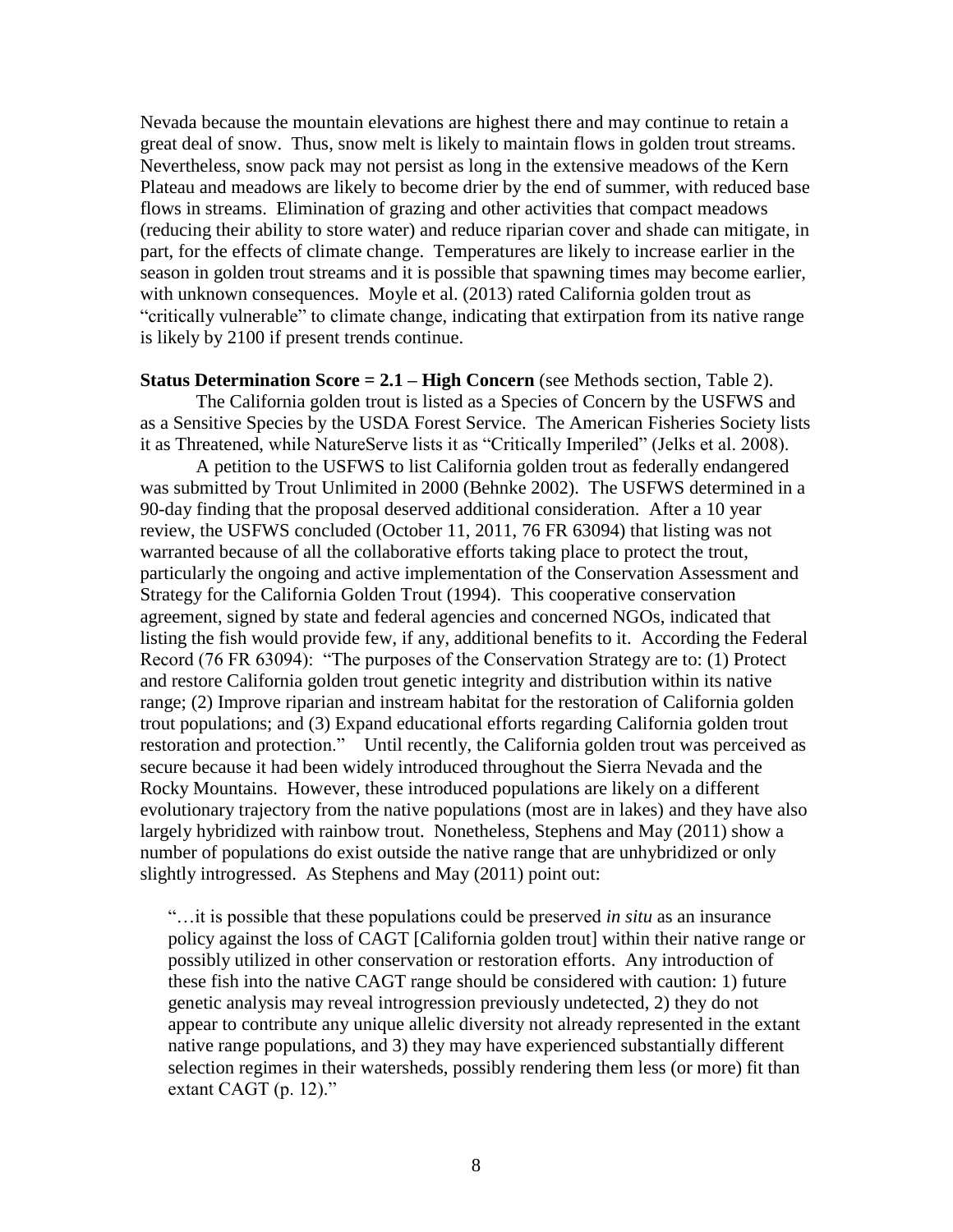Meanwhile, even slightly hybridized populations in the native range can only be maintained through constant intervention such as building and repairing of barriers and eradication of non-native trout and golden-rainbow hybrids (Behnke 2002).

| Metric                    | Score          | Justification                                        |
|---------------------------|----------------|------------------------------------------------------|
| Area occupied             | 1              | "Pure" California golden trout are confined to a     |
|                           |                | few small tributaries in one watershed               |
| Estimated adult abundance | 3              | Volcano Creek populations may be $\lt 1,000$ but, if |
|                           |                | other populations with conservation value within     |
|                           |                | native range are counted, the numbers would be       |
|                           |                | much higher, perhaps 50,000                          |
| Intervention dependence   | 3              | Annual monitoring of barrier performance             |
|                           |                | required; continued implementation of                |
|                           |                | <b>Conservation Strategy is critical</b>             |
| Tolerance                 | 3              | Generally tolerant of a wide range of conditions     |
|                           |                | and habitats within their native range               |
| Genetic risk              | 1              | Hybridization with rainbow trout is a constant       |
|                           |                | high risk                                            |
| Climate change            | $\overline{2}$ | Smaller streams may be negatively impacted by        |
|                           |                | changing climate; improved watershed                 |
|                           |                | management may offset some impacts                   |
| Anthropogenic threats     | $\overline{2}$ | See Table 1                                          |
| Average                   | 2.1            | 15/7                                                 |
| Certainty (1-4)           | 4              | Well documented                                      |

**Table 2.** Metrics for determining the status of California golden trout, where 1 is a major negative factor contributing to status, 5 is a factor with no or positive effects on status, and 2-4 are intermediate values. See methods section for further explanation.

**Management Recommendations:** The overarching goal of California golden trout management should focus on the maintenance of self-sustaining populations in refuges that can persist through long periods of less intensive management and/or extended drought. Populations in their native range have persisted because of continuous, cooperative actions by the California Department of Fish and Wildlife, US Fish and Wildlife Service, and US Forest Service, along with volunteers from multiple groups. Ever since it was realized in 1968 that California golden trout in the SFKR were threatened by alien trout, mainly brown trout, major efforts have been undertaken to create refuges for golden trout in the upper reaches of the SFKR by constructing three barriers (Ramshaw, Templeton, Schaeffer) and then applying rotenone and antimycin to eradicate all unwanted fish above or between barriers. From 1969 through 2000, 10 treatments were carried out, with varying degrees of success (Stephens et al. 2004). In addition, gill netting of selected headwater lakes (e.g. Chicken Spring Lake, Rocky Basin lakes) to remove hybridized fish has been successful and these lakes are now fishless. The future focus of conservation should be protection of the original gene pools of golden trout in GTC and SFKR as: (1) a source for future fish transplants into restored streams, (2) stocks that can be genetically compared with introduced populations, and (3) an aesthetic measure. However, special protection should also be provided to demonstrably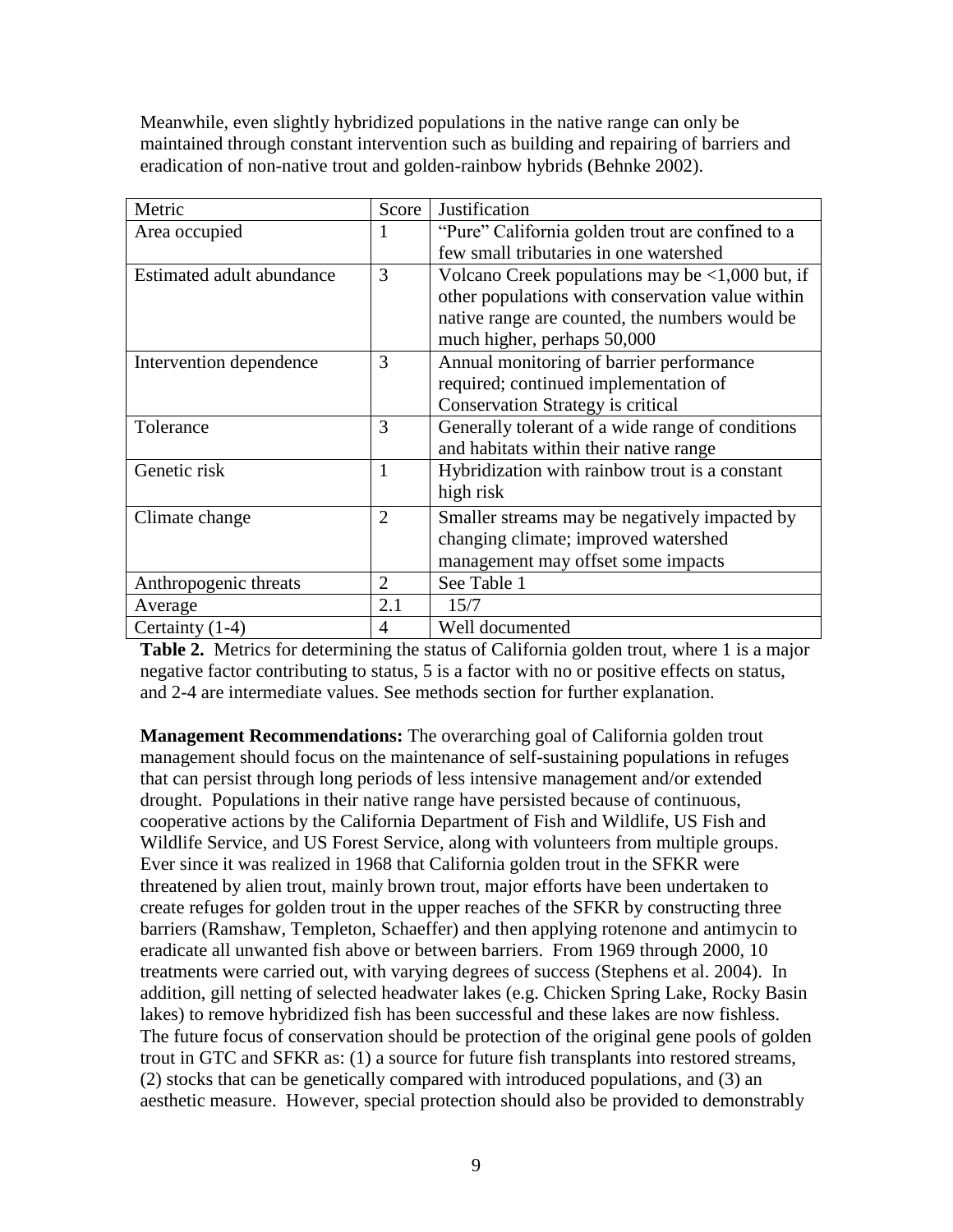unhybridized populations outside the native range, as an insurance policy against the potential for complete loss of unhybridized fish from within the native range.

A major impediment to the protection and restoration of California golden trout is funding and staff shortages within management agencies. Implementation of the Conservation Strategy for California golden trout should reduce the threat of extinction through management of hybrids, maintenance of multiple barriers (redundancy in case one fails), improved management of watersheds, and elimination of non-native trout populations (S. Stephens et al. 2004). This strategy continues to be implemented and several key goals of this document have been met. These include the replacement of two failing fish barriers and increased genetic research to better understand the overall status of California golden trout. An additional barrier in the lower portions of the South Fork Kern drainage is being explored. Two of the four grazing allotments have been rested since 2001. Additional management actions needed include: (1) repair or replacement of barriers, (2) eradication of all rainbow trout and brown trout populations that threaten California golden trout, (3) utilization of recent genetics techniques to refine management, (4) improved management of livestock grazing, (5) modified recreation management strategies, and (6) expanded efforts to further implement the Conservation Strategy.

*Barrier improvement.* Barriers to prevent alien trout from invading golden trout waters are important, if ultimately short-term, management measures. Templeton and Schaeffer barriers were replaced with major concrete structures in 1996 and 2003 respectively, and have reduced the probability of unwanted invasions. However, because accessible barriers that have golden trout on one side and brown trout on the other are inherently flawed (by the ease of moving fish over the barrier), other solutions must be found. D. Christensen and S. J. Stephens suggested (pers. comm. 1995) that "It would seem appropriate to construct a bedrock barrier downstream of Monache Meadows in the gorge area or even further downstream in the drainage, and extend the [California golden trout] population. This would provide a permanent barrier with a great deal less public access." Such a structure at Dutch John Flat is in the early planning stages about 10 km upstream of Kennedy Meadows. Whether such a structure will ever be built in designated wilderness remains uncertain (S. Stephens, pers. comm. 2008).

*Eradication of aliens.* Eradication of non-native trout continues to be a necessary and important measure. Unfortunately, such eradication generally requires the use of the controversial piscicide, rotenone. Alternate toxins (e.g., antimycin) have yet to be approved in California so are unavailable for use. Given the controversial nature of the use of toxins, albeit natural ones, a thorough risk analysis should be conducted for streams in which their use is proposed. The analysis should include risks entailed if they are *not* used, as well as if they are used.

*Use of genetic techniques.* Increased use of new genetic techniques is occurring and necessary in order to allow for genetics-based management. A genetics management plan (GMP) for California golden trout was completed in 2013 (M. Stephens, UCD, pers. comm. 2013). The best management approach in the GTC watershed (now that introgressed trout have been removed from headwater lakes) is to monitor populations at intervals of five years or more to assess estimates of introgression from SNPs and microsatellite analyses. Establishment of refuge populations elsewhere for fish with high genetic integrity from the GTC drainage should be considered.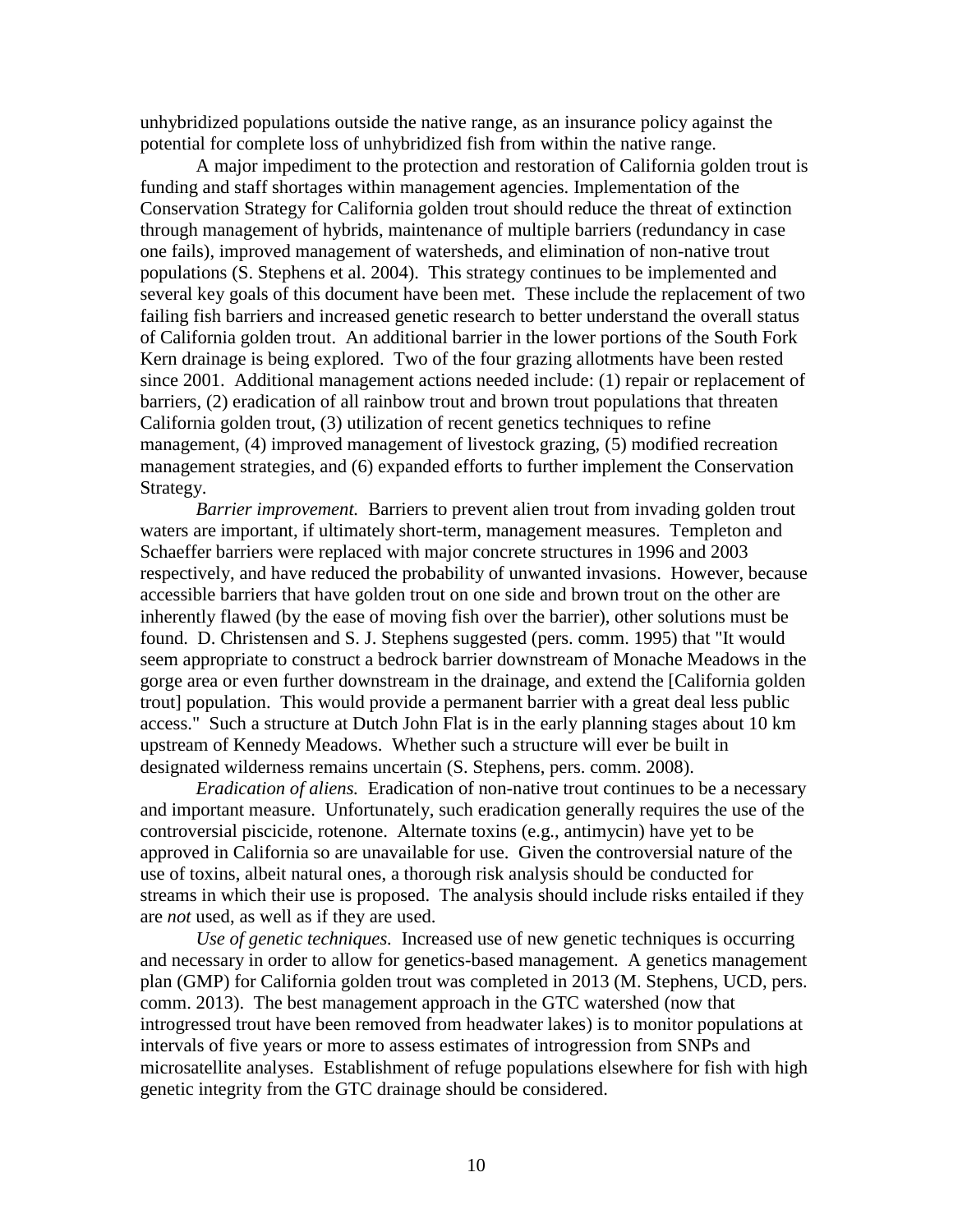There is a cline of hybridization in the SFKR with levels of introgression with non-native rainbow trout increasing downstream (Stephens 2007). It appears the golden trout in GTC and the SFKR are slightly different genetically (Stephens 2007) and they will continue to be regarded as separate management units as recommended in the GMP. Plans to install a new fish barrier at Dutch John Flat should be pursued. Using the guidance of the GMP and the Conservation Strategy managers should develop appropriate plans and take steps needed to eradicate brown trout and hybrid golden trout considering the system of SFKR barriers. These activities may take years to accomplish but offer large rewards for golden trout in terms of greatly expanded range and protection from hybridization, competition and predation.

*Grazing.* Improvements have been made in livestock grazing management in the Golden Trout Wilderness Area in recent decades but further refinement and restrictions may be necessary to protect golden trout populations and their habitats. Continued resting of grazing allotments (or elimination of allotments altogether) should result in recovery of riparian vegetation and associated shading, improved stream channel morphology, and increased abundance of invertebrate food supplies for fish (Herbst et al. 2012). According to the USFWS (2011, Federal Register 76 FR 63094), changes in grazing management practices for the past 10 years or so, including resting allotments, have removed grazing as a primary threat to golden trout but the practice may still cause degradation of streams. If complete elimination of grazing is infeasible, then intense management of grazing to reduce impacts on streams should be continued and expanded, including the use of allotment rotation, seasonal closures during periods when meadows are wet, herd size reduction, expanded fencing, and active herd management to keep cattle away from streams. Monitoring of grazing practices needs to continue in order to document compliance with appropriate USDA Forest Service guidelines.

*Recreation management.* Improvement of recreation management is needed, which should include better enforcement of existing laws and increased public education programs. Forest Road (Route) closures should be implemented where needed (e.g., eliminate off-road vehicles from areas where they are currently directly impacting streams).

*Integrated management.* The CDFW performs regular monitoring of populations in the native range (Carmona-Catot and Weaver 2006, Weaver and Mehalick 2008, Weaver and Mehalick 2009), and these surveys should continue in order to determine population status and to document the presence and distribution of non-native trout. The CDFW plans greatly expanded genetics, population structure and abundance, and habitat monitoring in the near future which will include random stratified sampling of sites throughout the SFKR and GTC drainages (J. Weaver, CDFW, pers. comm. 2013). This level of sampling will provide scientifically rigorous and objective data to inform future management on a much broader spatial scale than ever performed. Beyond expanded monitoring, two kinds of refuges in the native range should also be established for managing California golden trout: (1) streams containing unhybridized populations and (2) streams containing populations with low levels of hybridization (S. Stephens et al. 2004). Defensible streams that do not meet these criteria should be converted to one or the other type of refuge as soon as possible. This type of very intense management requires periodic genetic assessments of refuge populations. In addition, populations of unhybridized California golden trout found outside the native range should also receive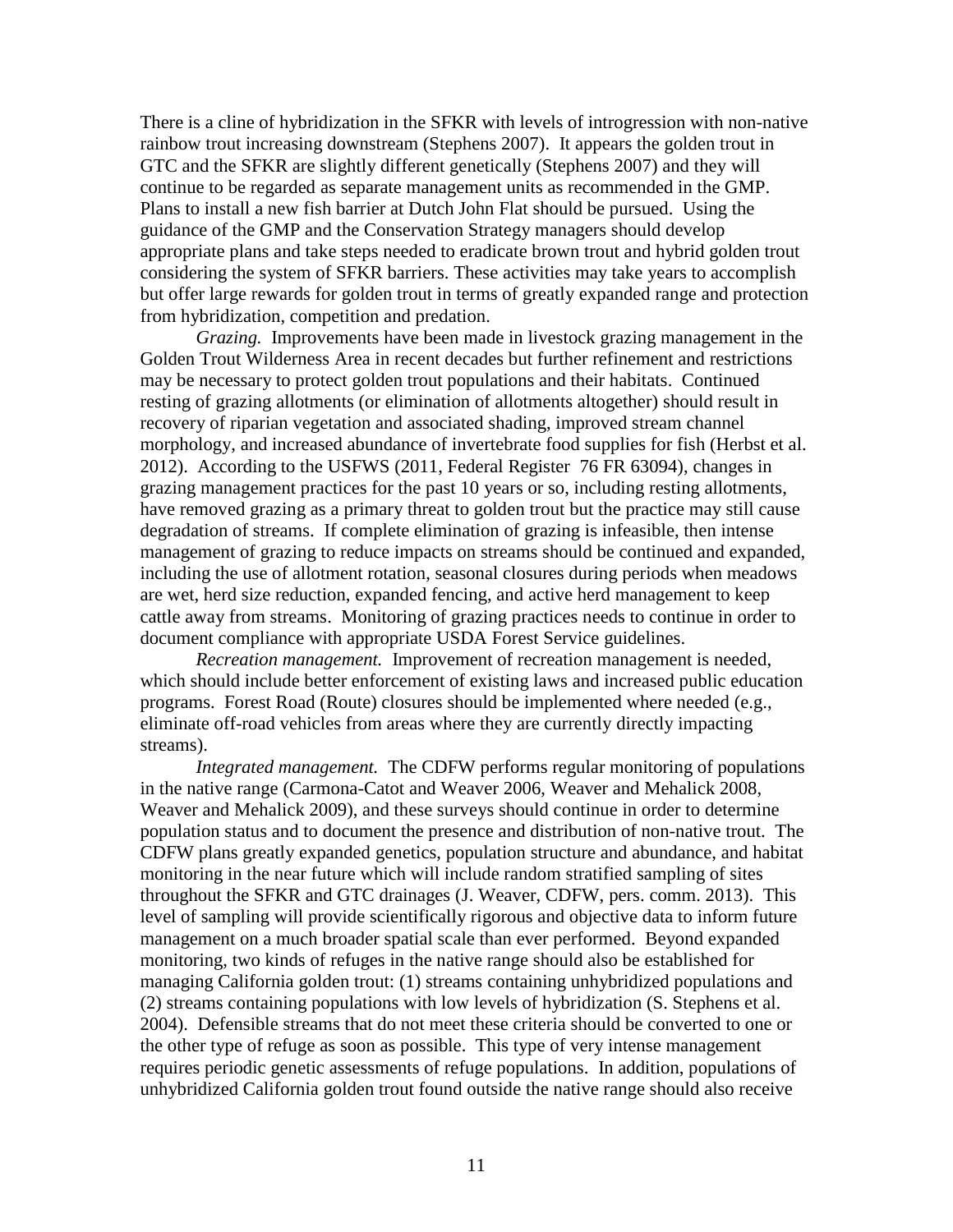special protection and management, as described for populations in the native range. These would serve as additional refuge populations and could be used for experiments in management (e.g., modified grazing practices, introductions from other populations to increase genetic diversity) without compromising genetically 'pure' populations within the native range. For information on additional management measures, see Stephens et al. (2004) and Sims and McGuire (2006).